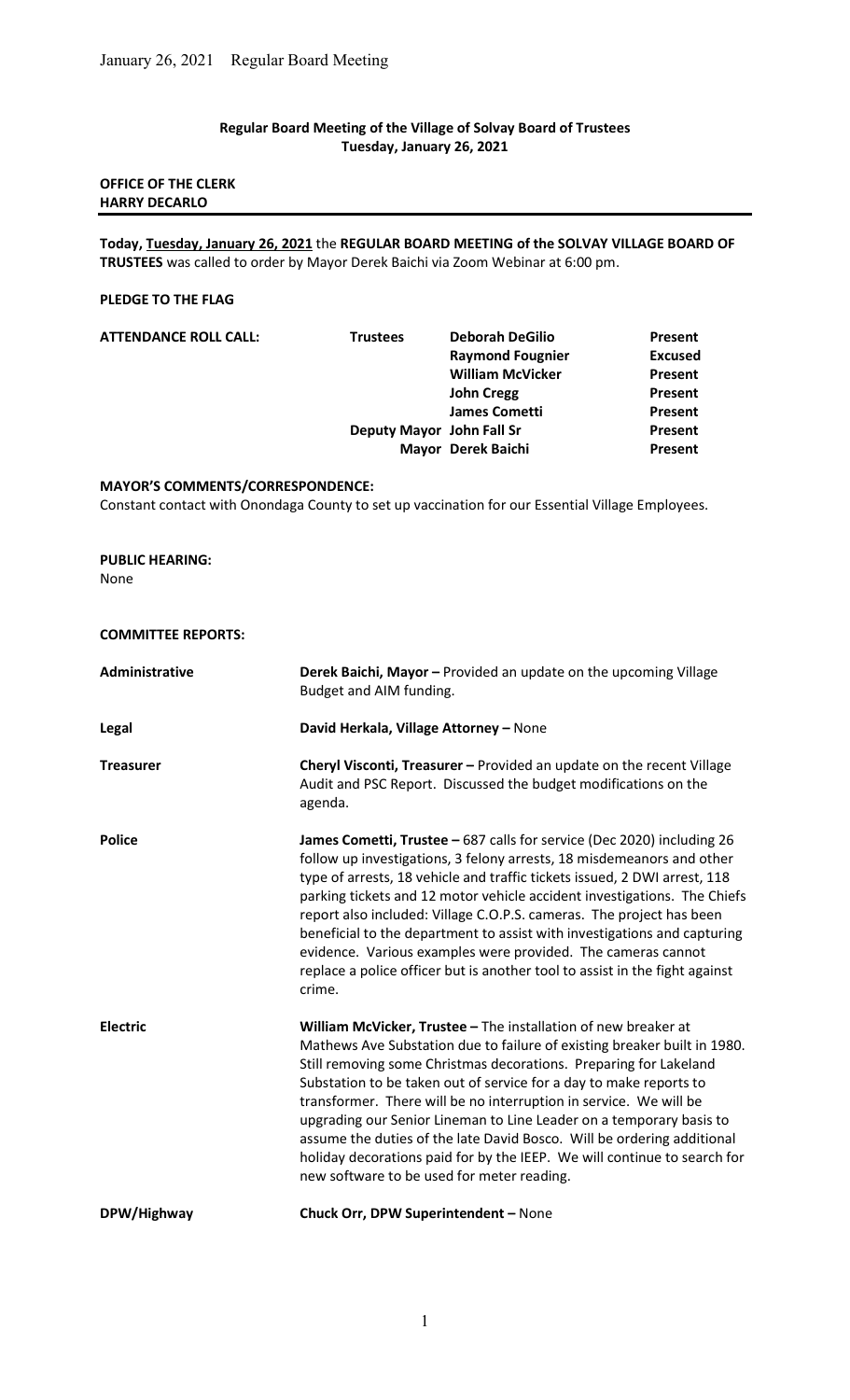| Library                        | Dan Golden, Library Director - As of January 10, we are once again open<br>seven days a week. Although library services are still limited to<br>curbside-only, we hope this will enhance our ability to assist local<br>residents with their information needs. Here at Solvay, we continue to<br>research and answer reference questions, work on the digitization<br>project, offer virtual programs and reorganizing large areas of the<br>collection and storage areas. We are continuing to present virtual<br>programs on our website and on our Facebook page; including our<br>weekly storytimes with Library Trustee Rosemarie Novembrini and<br>regular Crafting with Carolyn programs with our own Carolyn Patapow.<br>Later in December, our own Carrie Frank will present a Chair Yoga class<br>on Zoom. Our Spring Newsletter to be posted online once we have<br>finalized our spring schedule of virtual programs. |
|--------------------------------|------------------------------------------------------------------------------------------------------------------------------------------------------------------------------------------------------------------------------------------------------------------------------------------------------------------------------------------------------------------------------------------------------------------------------------------------------------------------------------------------------------------------------------------------------------------------------------------------------------------------------------------------------------------------------------------------------------------------------------------------------------------------------------------------------------------------------------------------------------------------------------------------------------------------------------|
| Codes                          | James Cometti, Trustee - Village Code Violations: Junk and debris: 49<br>new, Junk vehicles: 4 new, Zoning: 2 new, Building without a permit: 1<br>new, Dumpster: 1 new, State Code Violations: 1 Unsafe structure due to<br>fire, 4 Property Maintenance Violations. 1 Unit declared unfit for<br>occupancy                                                                                                                                                                                                                                                                                                                                                                                                                                                                                                                                                                                                                       |
| <b>Stormwater/Montrose Ave</b> | Mark Malley, Village Engineer - Provided an update on the Sanitary<br>Sewer funding and the dredge reports. An update regarding<br>Bioretention was discussed. Adam Woodburn is main contact for more<br>information.                                                                                                                                                                                                                                                                                                                                                                                                                                                                                                                                                                                                                                                                                                              |
| <b>Buildings</b>               | John Fall Sr, Trustee - None                                                                                                                                                                                                                                                                                                                                                                                                                                                                                                                                                                                                                                                                                                                                                                                                                                                                                                       |
| <b>Cost Cutting</b>            | Derek Baichi, Mayor - On Hold. An update was provided on new sani-<br>seats and Village Hall bathrooms.                                                                                                                                                                                                                                                                                                                                                                                                                                                                                                                                                                                                                                                                                                                                                                                                                            |

Additional Resolutions from the Village Board: None

#### PUBLIC COMMENT:

No Public Comment.

#### RESOLUTIONS:

- 1. Authorization from the Board of Trustees to pay C&S Engineers \$9,780.00 for services rendered from 12/1/20 to 12/31/20. (Total Cost to the Village is: \$8,760.00)
	- Below are the specific projects that will be reimbursed through Grant or the County:
		- Invoice No. 0192088 Project No. 114.222.001 Aquatic Spray Park Sam Grant
		- Invoice No. 0192089 Project No. 114.224.001 Gere Lock Rd. Tree Replacement Grant
		- Invoice No. 0192091 Project No. 114.239.001 FEMA BRIC Funding Montrose Ave FEMA Grant
		- Invoice No. 0192092 Project No. 114.239.002 FEMA BRIC Funding W. Genesee St. -FEMA Grant

MOTION: John Fall Sr SECOND: William McVicker AYES: 6 NAYES: 0 MOTION CARRIED

2. Authorization from the Board of Trustees to pay the Cerio Law Offices \$7,502.00 for services rendered for the month of December 2020. A detailed list of charges has been provided to the Board of Trustees. MOTION: William McVicker SECOND: John Cregg AYES: 6 NAYES: 0 MOTION CARRIED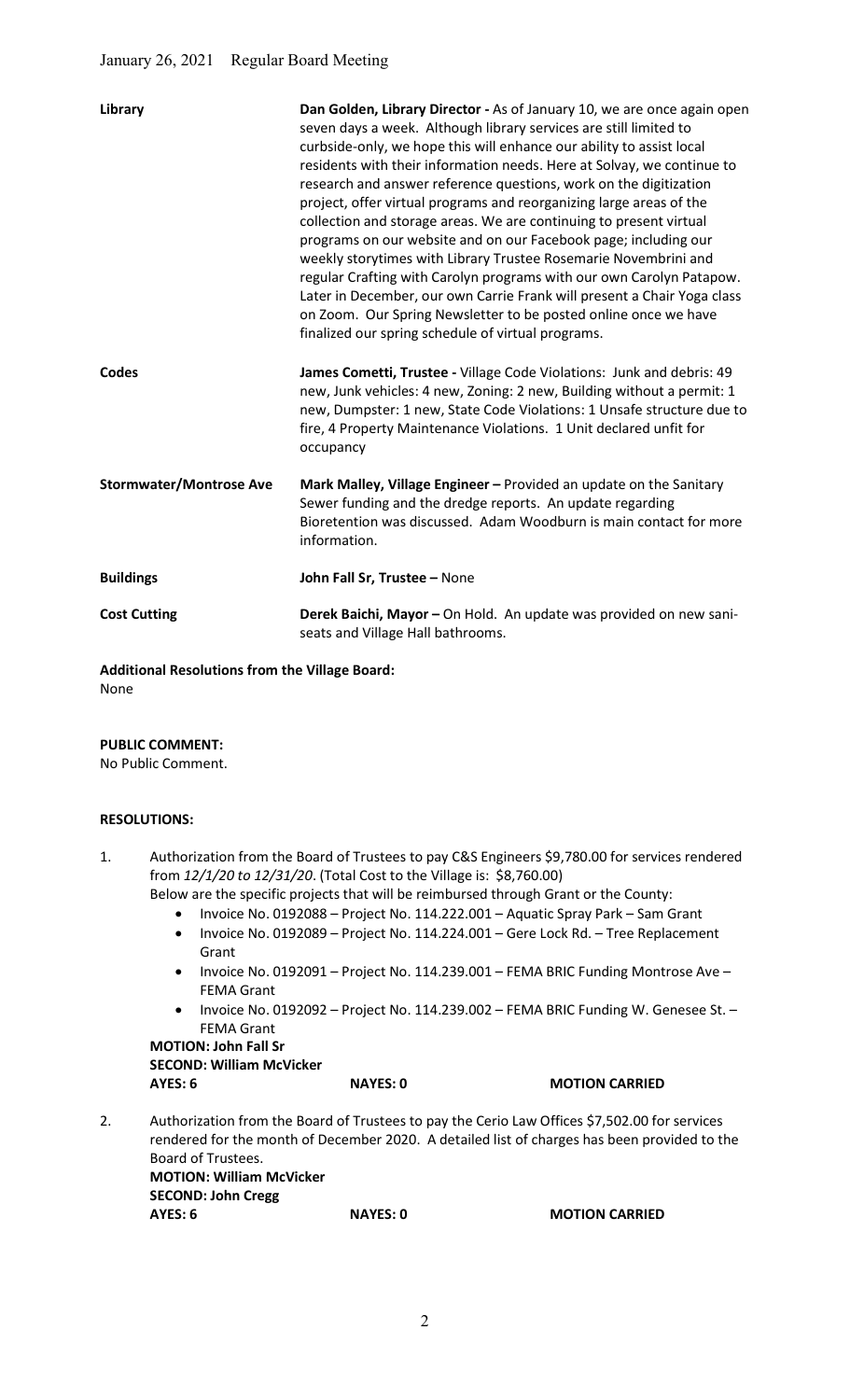3. Authorization from the Board of Trustees to approve the minutes from the December 15, 2020 Regular Village Board Meeting and the Reading of the Minutes be herewith dispensed. MOTION: James Cometti SECOND: John Fall Sr AYES: 6 NAYES: 0 MOTION CARRIED 4. Authorization from the Board of Trustees to approve the minutes from the January 5, 2021 Special Board/Organizational Meeting and the Reading of the Minutes be herewith dispensed. MOTION: John Cregg SECOND: John Fall Sr AYES: 6 NAYES: 0 MOTION CARRIED 5. Authorization from the Board of Trustees to approve the minutes from the January 19, 2021 Special Board Meeting and the Reading of the Minutes be herewith dispensed. MOTION: John Fall Sr SECOND: William McVicker

| AYES: 6 | <b>NAYES: 0</b> |
|---------|-----------------|

6. Authorization from the Board of Trustees to hire Mary Anne Calogero as a Part Time Dispatch Aide for the Solvay Police Department at pay rate of \$20 per hour and a schedule not to exceed 20 hours per week. The start date is January 30, 2021.

**MOTION CARRIED** 

MOTION: John Cregg SECOND: William McVicker

| <b>Deborah DeGilio</b>  | <b>Trustee</b> | <b>Voted</b> | <b>Yes</b>                             |
|-------------------------|----------------|--------------|----------------------------------------|
| <b>Raymond Fougnier</b> | <b>Trustee</b> | <b>Voted</b> | <b>Excused</b>                         |
| <b>William McVicker</b> | <b>Trustee</b> | <b>Voted</b> | <b>Yes</b>                             |
| <b>John Cregg</b>       | <b>Trustee</b> | <b>Voted</b> | <b>Yes</b>                             |
| <b>James Cometti</b>    | <b>Trustee</b> | <b>Voted</b> | <b>Yes</b>                             |
| <b>John Fall Sr</b>     | <b>Trustee</b> | <b>Voted</b> | <b>Yes</b>                             |
| Derek Baichi            | <b>Mayor</b>   | <b>Voted</b> | <b>Yes</b><br><b>Motion</b><br>Carried |

7. Authorization from the Board of Trustees to hire Dustin White as a Part Time Police Officer for the Solvay Police Department at pay rate of \$25 per hour. The start date is January 30, 2021. MOTION: John Cregg SECOND: John Fall Sr

| <b>Deborah DeGilio</b>  | <b>Trustee</b> | <b>Voted</b> | <b>Yes</b>                             |
|-------------------------|----------------|--------------|----------------------------------------|
| <b>Raymond Fougnier</b> | <b>Trustee</b> | <b>Voted</b> | <b>Excused</b>                         |
| <b>William McVicker</b> | <b>Trustee</b> | <b>Voted</b> | <b>Yes</b>                             |
| <b>John Cregg</b>       | <b>Trustee</b> | <b>Voted</b> | <b>Yes</b>                             |
| <b>James Cometti</b>    | <b>Trustee</b> | <b>Voted</b> | <b>Yes</b>                             |
| John Fall Sr            | <b>Trustee</b> | <b>Voted</b> | <b>Yes</b>                             |
| Derek Baichi            | <b>Mayor</b>   | <b>Voted</b> | <b>Yes</b><br><b>Motion</b><br>Carried |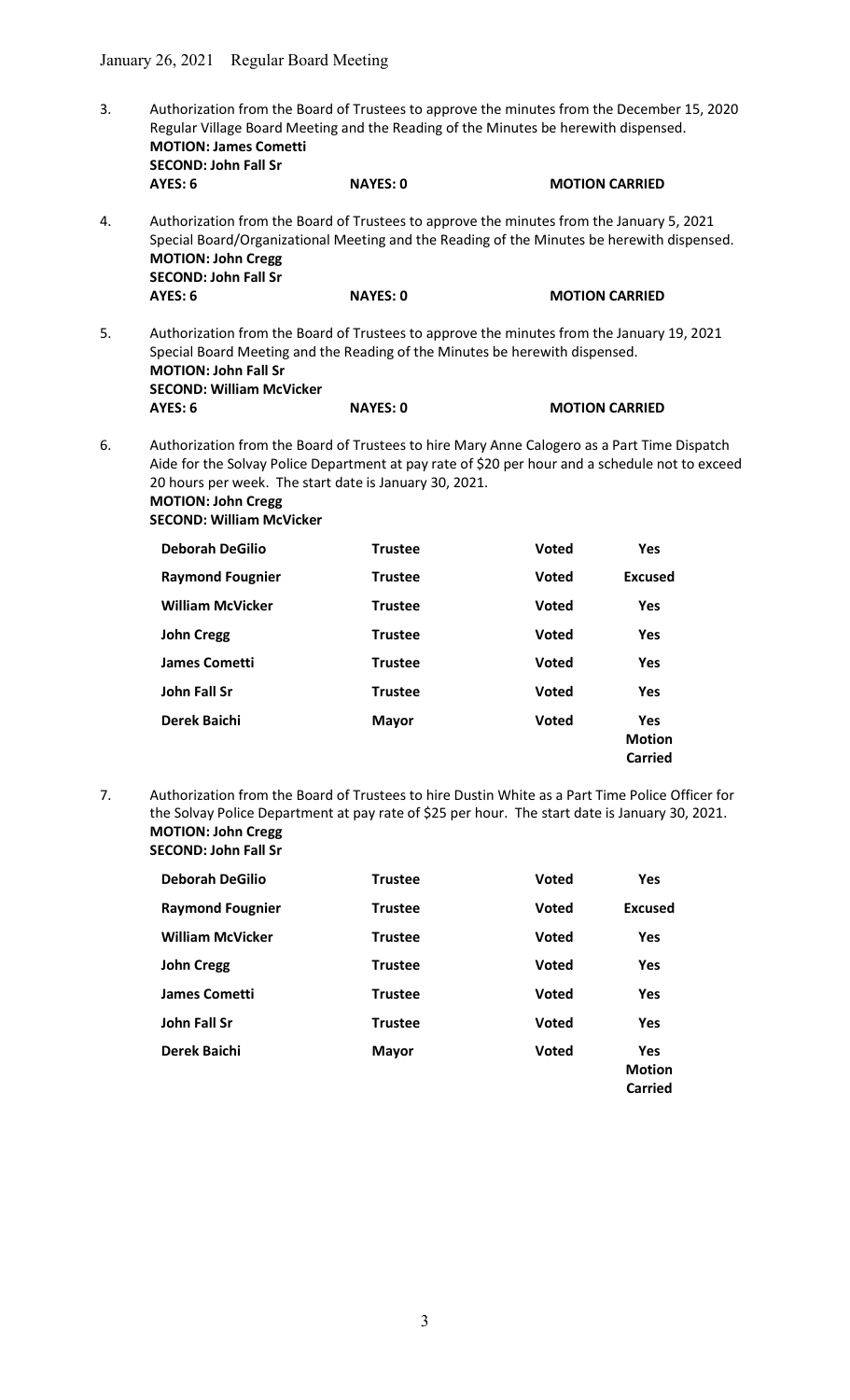## 8. Authorization from the Board of Trustees to approve the following budget modifications: Village of Solvay General Fund

|                                          |                                 | (as modified)<br><b>Current</b> | Proposed          | <b>Newly</b><br><b>Modified</b><br><b>Budget</b> |
|------------------------------------------|---------------------------------|---------------------------------|-------------------|--------------------------------------------------|
| <b>Account</b>                           | <b>Title</b>                    | <b>Budget</b>                   | <b>Budget Mod</b> | Amount                                           |
| <b>Revenues</b>                          |                                 |                                 |                   |                                                  |
| 426800 A                                 | <b>Insurance Recovery</b>       | 36,634                          | 61,086            | 97,720                                           |
| 427053 A                                 | Gifts & Donations               | 0                               | 2,028             | 2,028                                            |
|                                          | <b>Total</b>                    | 36,634                          | 63,114            | 99,748                                           |
| <b>Expenses</b>                          |                                 |                                 |                   |                                                  |
| 551104 A                                 | <b>Street Maintenance-Other</b> | 131,024                         | 25,000            | 156,024                                          |
| 551424 A                                 | Snow Removal-Other              | 151,700                         | (34,500)          | 117,200                                          |
| 581404 A                                 | Storm Sewer-Other               | 30,000                          | 2,500             | 32,500                                           |
| 581704 A                                 | <b>Street Cleaning-Other</b>    | 30,500                          | 7,000             | 37,500                                           |
| 581701 A<br><b>Street Cleaning-Wages</b> |                                 | 30,810                          | 20,000            | 50,810                                           |
| 551421 A                                 | Snow Removal-Wages              | 160,000                         | (20,000)          | 140,000                                          |
| 531201 A                                 | Police-Wages                    | 1,393,234                       | 61,086            | 1,454,320                                        |
| 531204 A                                 | Police-Other                    | 80,000                          | 2,028             | 82,028                                           |

 $\begin{array}{|c|c|c|c|c|c|}\hline \text{Total} & & & \A & \text{2,007,268} & & \text{63,114} & & \text{2,070,382}\ \hline \end{array}$ 

# MOTION: Deborah DeGilio SECOND: John Cregg AYES: 6 NAYES: 0 MOTION CARRIED

9. Authorization from the Board of Trustees to approve the Shared Services Agreement between the NYSDOT and the Village of Solvay DPW and authorizing the Mayor to execute all required documents. This is all in accordance with the full agreement circulated to the Village Board. MOTION: William McVicker SECOND: John Fall Sr

|  |             | M |  | . | . . |  |
|--|-------------|---|--|---|-----|--|
|  | <b>AVEQ</b> |   |  |   |     |  |

AYES: 6 NAYES: 0 MOTION CARRIED

 Resolved that this Board of Trustees move into Executive Session to discuss a personnel matter at 6:39 p.m. MOTION: John Fall Sr

 SECOND: William McVicker AYES: 6 NAYES: 0 MOTION CARRIED

 Resolved that the Executive Session be closed and that this Board return to the regular meeting at 7:39 p.m. MOTION: John Fall Sr SECOND: William McVicker AYES: 6 NAYES: 0 MOTION CARRIED

## No action was taken at the Executive session meeting.

## NEW BUSINESS:

1. Authorization from the Board of Trustees to approve the payment of COBRA insurance premiums from January 10, 2021 to June 30, 2021 for Mary Bosco. The monthly premium is \$1209.28 plus a 2% administrative fee. This is a result of loss of coverage due to the sudden passing of our husband, David Bosco and is a one-time non-precedent setting action due to the above. MOTION: Derek Baichi SECOND: John Fall Sr AYES: 6 NAYES: 0 MOTION CARRIED